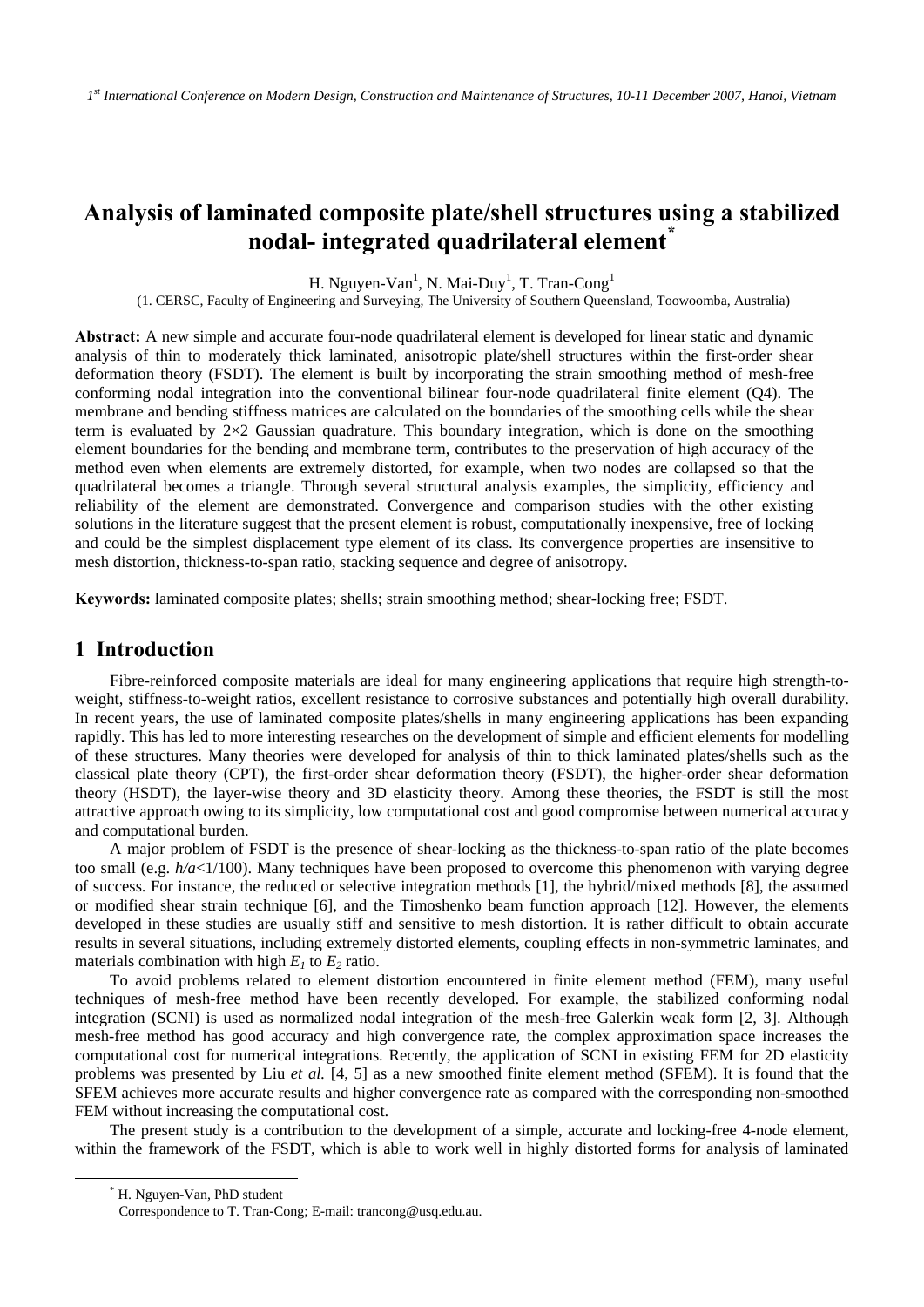composite plates/shells of different shapes. We will extend and develop the idea of SFEM and propose a new lockingfree flat quadrilateral laminated plate element based on the SCNI. The present four-node 20-DOF element is obtained by incorporating the SCNI into the Bathe-Dvorkin assumed strain plate element [6]. The membrane and bending strain fields are approximated using strain smoothing technique of mesh-free method. The shear strains are approximated by an independent interpolation field in the natural coordinate system. With this novel combination, the proposed element is locking free without zero energy modes and is able to provide accurate result in cases of extremely distorted elements, for example, even when two nodes are collapsed so that the quadrilateral becomes a triangle.

The paper is outlined as follows. A review of the FSDT and finite element formulations are introduced in section 2. The description of strain smoothing stabilization for membrane strain, curvature fields and the assumed natural shear strain of the element are derived in section 3. Several numerical applications are investigated in section 4 to assess the performance of the proposed element. Finally, section 5 concludes the study.

### **2 Review of the FSDT and finite element formulations for laminated plates**

The first-order shear deformation theory (FSDT) for laminated plates is an extension of the Reissner-Mindlin theory for homogeneous isotropic thick plates. In FSDT, the plate kinematics is governed by the mid-surface (*x-y*  plane) displacement  $u_0$ ,  $v_0$ ,  $w_0$  and the rotation  $\theta_x$ ,  $\theta_y$  around *y*- and *x*-axis, respectively

$$
u(x, y, z) = u_0(x, y) + z\theta_x, \quad v(x, y, z) = v_0(x, y) + z\theta_y, \quad w(x, y, z) = w_0(x, y).
$$
 (1)

The inplane strain vector  $\mathbf{\varepsilon}_m = [\varepsilon_x \quad \varepsilon_y \quad \varepsilon_z]^T$  can be rewritten as

$$
\mathbf{\varepsilon} = \mathbf{\varepsilon}_m + z \mathbf{\varepsilon}_b = [u_{0,x} \quad v_{0,y} \quad u_{0,y} + v_{0,x}]^T + z [\theta_{x,x} \quad \theta_{y,y} \quad \theta_{x,y} + \theta_{y,x}]^T
$$
(2)

and the transverse shear strain vector  $\gamma = [\gamma_{xz} \quad \gamma_{yz}]^T$  is

$$
\gamma = [\theta_x - w_{,x} \quad \theta_y - w_{,y}]^T. \tag{3}
$$

The stress-strain relationship with respect to the global *x*- and *y*-axis for the  $k^{th}$  ( $k=1...n$ ) lamina is expressed as

$$
\boldsymbol{\sigma}^{k} = \begin{Bmatrix} \sigma_{x} \\ \sigma_{y} \\ \tau_{xy} \end{Bmatrix}^{k} = \begin{bmatrix} \overline{Q}_{11} & \overline{Q}_{12} & \overline{Q}_{16} \\ \overline{Q}_{22} & \overline{Q}_{26} \\ \overline{Q}_{90} & \overline{Q}_{66} \end{bmatrix}^{k} \begin{Bmatrix} \varepsilon_{x} \\ \varepsilon_{y} \\ \gamma_{xy} \end{Bmatrix} = \overline{\mathbf{Q}}^{k} \boldsymbol{\epsilon}, \qquad (4)
$$

$$
\boldsymbol{\tau}^{k} = \begin{Bmatrix} \tau_{xz} \\ \tau_{yz} \end{Bmatrix}^{k} = \begin{bmatrix} k_{1}^{2} \overline{Q}_{55}^{*} & k_{1} k_{2} \overline{Q}_{45}^{*} \\ k_{1} k_{2} \overline{Q}_{45}^{*} & k_{2}^{2} \overline{Q}_{44}^{*} \end{bmatrix}^{k} \begin{Bmatrix} \gamma_{xz} \\ \gamma_{yz} \end{Bmatrix} = \overline{\mathbf{C}}_{s}^{k} \gamma , \qquad (5)
$$

where  $k_1^2$ ,  $k_2^2$  are shear correction factors (SCFs);  $\overline{Q}_{ij}^k$ ,  $\overline{Q}_{ij}^{*k}$  are elastic constants of the  $k^{th}$  lamina making an angle  $\theta$ with the global *x-*axis, which are given as

$$
\overline{\mathbf{Q}}^k = \mathbf{T}_{\varepsilon} \mathbf{Q}^k \mathbf{T}_{\varepsilon}^T, \ \overline{\mathbf{Q}}^{*k} = \mathbf{T}_{\gamma} \mathbf{Q}^{*k} \mathbf{T}_{\gamma}^T,
$$
\n(6)

in which

$$
\mathbf{Q}^{k} = \begin{bmatrix} E_1/(1 - \nu_{12}\nu_{21}) & \nu_{12}E_2/(1 - \nu_{12}\nu_{21}) & 0 \\ \nu_{21}E_1/(1 - \nu_{12}\nu_{21}) & E_2/(1 - \nu_{12}\nu_{21}) & 0 \\ 0 & 0 & G_{12} \end{bmatrix}^{k}, \quad \mathbf{Q}^{*k} = \begin{bmatrix} G_{13} & 0 \\ 0 & G_{23} \end{bmatrix}^{k},
$$
 (7)

$$
\mathbf{T}_{\varepsilon} = \begin{bmatrix} c^2 & s^2 & -2cs \\ s^2 & c^2 & 2cs \\ cs & -cs & c^2 - s^2 \end{bmatrix}, \ \mathbf{T}_{\gamma} = \begin{bmatrix} c & -s \\ s & c \end{bmatrix}, \ c = \cos \theta^k, \ s = \sin \theta^k.
$$
 (8)

The stress and resultant constitutive relation of the laminated plate can be expressed as

$$
\boldsymbol{\sigma}_p = \begin{Bmatrix} \mathbf{N} \\ \mathbf{M} \end{Bmatrix} = \begin{bmatrix} \mathbf{A} & \mathbf{B} \\ \mathbf{B} & \mathbf{D} \end{bmatrix} \begin{Bmatrix} \boldsymbol{\varepsilon}_m \\ \boldsymbol{\varepsilon}_b \end{Bmatrix} = \mathbf{C}_p \boldsymbol{\varepsilon}_p ,
$$
 (9)

$$
\mathbf{T} = \begin{Bmatrix} Q_x \\ Q_y \end{Bmatrix}^k = \begin{bmatrix} k_1^2 \overline{C}_{55}^0 & k_1 k_2 \overline{C}_{55}^0 \\ k_1 k_2 \overline{C}_{45}^0 & k_2^2 \overline{C}_{44}^0 \end{bmatrix}^k \begin{Bmatrix} \gamma_{xz} \\ \gamma_{yz} \end{Bmatrix} = \mathbf{C}_s^0 \gamma \,.
$$
 (10)

where **N** is the membrane force vector, **M** is the bending moment vector and **T** is the transverse shear force vector; **A** is the extensional stiffness, **B** is the bending-extensional coupling stiffness, **D** is the bending stiffness and  $C^0$  is the shear stiffness.

The finite element solution **u** of a displacement model is approximated as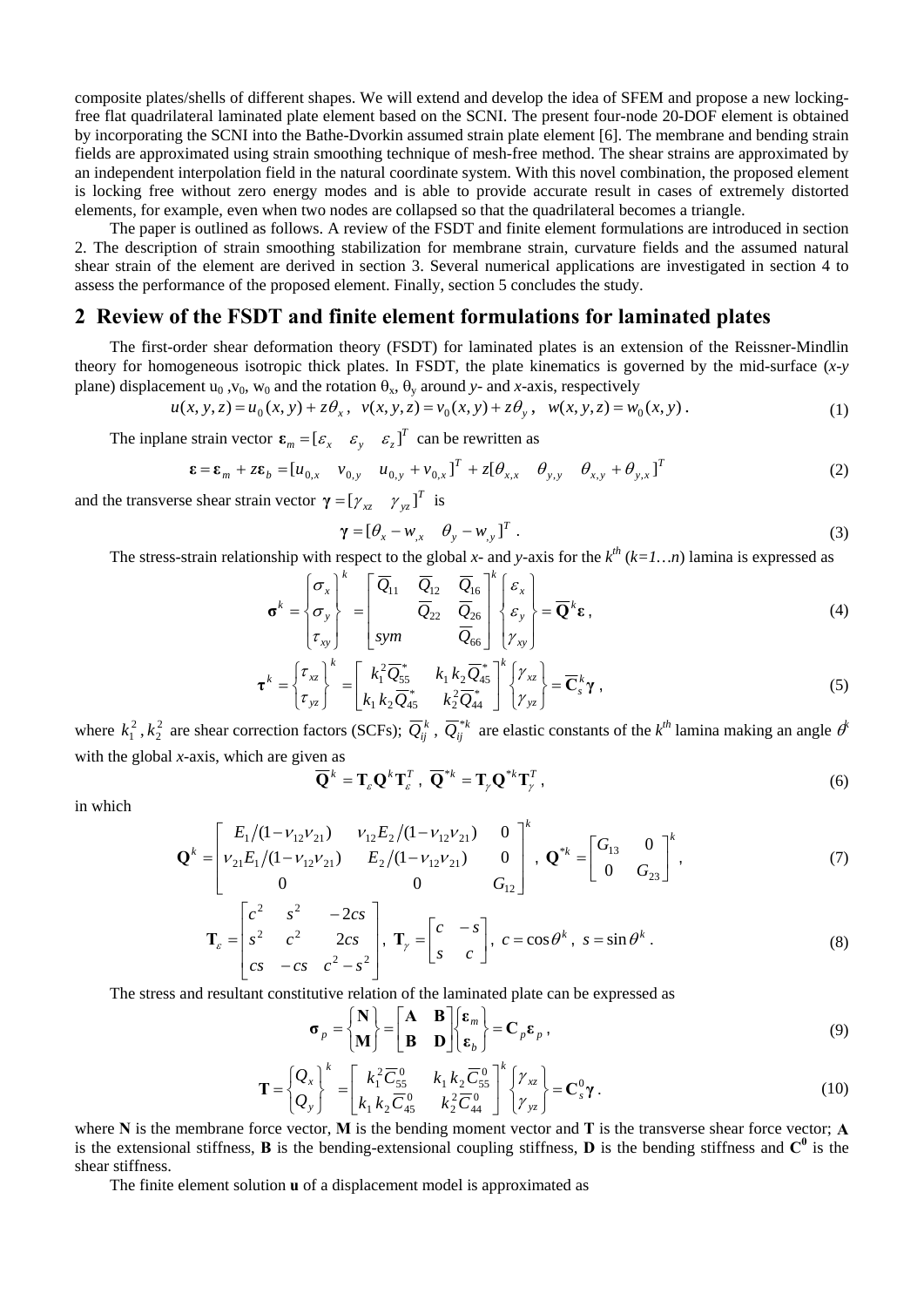$$
\mathbf{u} = [u \quad v \quad w \quad \theta_x \quad \theta_y]^T = \sum_{i=1}^{np} N_i q_i = \mathbf{N} \mathbf{q} \,, \tag{11}
$$

where *np* is the total number of nodes of the mesh, **q** is the displacement vector of the element and  $N$  is the shape function matrix. In the case of standard Q4 element,  $N_i = 0.25(1 + \xi_i \xi)(1 + \eta_i \eta)$ .

The corresponding approximation of membrane, bending and shear strain of Eq. (2) and (3) can be expressed in the following form

$$
\boldsymbol{\varepsilon}_p = \begin{Bmatrix} \boldsymbol{\varepsilon}_m \\ \boldsymbol{\varepsilon}_b \end{Bmatrix} = \begin{bmatrix} \mathbf{B}_m \\ \mathbf{B}_b \end{bmatrix} \mathbf{q} = \mathbf{B}_p \mathbf{q} \ , \ \gamma = \begin{Bmatrix} \gamma_{xz} \\ \gamma_{yz} \end{Bmatrix} = \mathbf{B}_s \mathbf{q} \ , \tag{12}
$$

with

$$
\mathbf{B}_{m} = \begin{bmatrix} N_{i,x} & 0 & 0 & 0 & 0 \\ 0 & N_{i,y} & 0 & 0 & 0 \\ N_{i,y} & N_{i,x} & 0 & 0 & 0 \end{bmatrix}, \ \mathbf{B}_{b} = \begin{bmatrix} 0 & 0 & 0 & N_{i,x} & 0 \\ 0 & 0 & 0 & 0 & N_{i,y} \\ 0 & 0 & 0 & N_{i,y} & N_{i,x} \end{bmatrix}, \ \mathbf{B}_{s} = \begin{bmatrix} 0 & 0 & N_{i,x} & N_{i} & 0 \\ 0 & 0 & N_{i,y} & 0 & N_{i} \end{bmatrix}.
$$
 (13)

Then the element stiffness matrix can be obtained as

$$
\mathbf{K}^{e} = \mathbf{K}_{mb}^{e} + \mathbf{K}_{s}^{e} = \int_{\Omega_{e}} \mathbf{B}_{p}^{T} \mathbf{C}_{p} \mathbf{B}_{p} d\Omega + \int_{\Omega_{e}} \mathbf{B}_{s}^{T} \mathbf{C}_{s}^{0} \mathbf{B}_{s} d\Omega.
$$
 (14)

### **3 Strain smoothing approach for finite element method**

#### **3.1 Smoothed membrane and bending strain approximation**

The membrane, bending strain at an arbitrary point  $\mathbf{x}_C$  are obtained by using following strain smoothing operation

$$
\widetilde{\mathbf{\varepsilon}}_p(\mathbf{x}_C) = \int_{\Omega_C} \mathbf{\varepsilon}_p(\mathbf{x}) \Phi(\mathbf{x} - \mathbf{x}_C) d\Omega \tag{15}
$$

where  $\epsilon_p$  is the membrane-bending strains obtained from displacement compatibility conditions as given in Eq. (12).  $\Omega_c$  is the smoothing cell domain on which the smoothing operation is performed. Depending on the stability analysis,  $\Omega_c$  may be an entire element or part of an element [2-3] as shown in Fig. 1;  $\Phi$  is a given smoothing function that satisfies at least unity property and is defined as

$$
\Phi(\mathbf{x} - \mathbf{x}_C) = \begin{cases} 1/A_C & \mathbf{x} \in \Omega_C, \\ 0 & \mathbf{x} \notin \Omega_C. \end{cases}
$$
(16)

where  $A_C = \int d\Omega$  is the area of the smoothing cell (or subcell). Ω *C*

Substituting Φ into Eq. (15) and applying the divergence theorem, one can get the smoothed membrane-bending strain as follows

$$
\widetilde{\mathbf{\varepsilon}}_p(\mathbf{x}_C) = \begin{cases} \widetilde{\mathbf{\varepsilon}}_m(\mathbf{x}_C) \\ \widetilde{\mathbf{\varepsilon}}_b(\mathbf{x}_C) \end{cases} = \frac{1}{2A_C} \begin{cases} \int_{\Gamma_C} (u_i n_j + u_j n_i) d\Gamma \\ \int_{\Gamma_C} (\theta_i n_j + \theta_j n_i) d\Gamma \\ \Gamma_C \end{cases},
$$
\n(17)



**Fig. 1 Subdivision of smoothing cells (***nc***) and the values of shape function at nodes** 

where  $\Gamma_c$  is the boundary of the smoothing cell.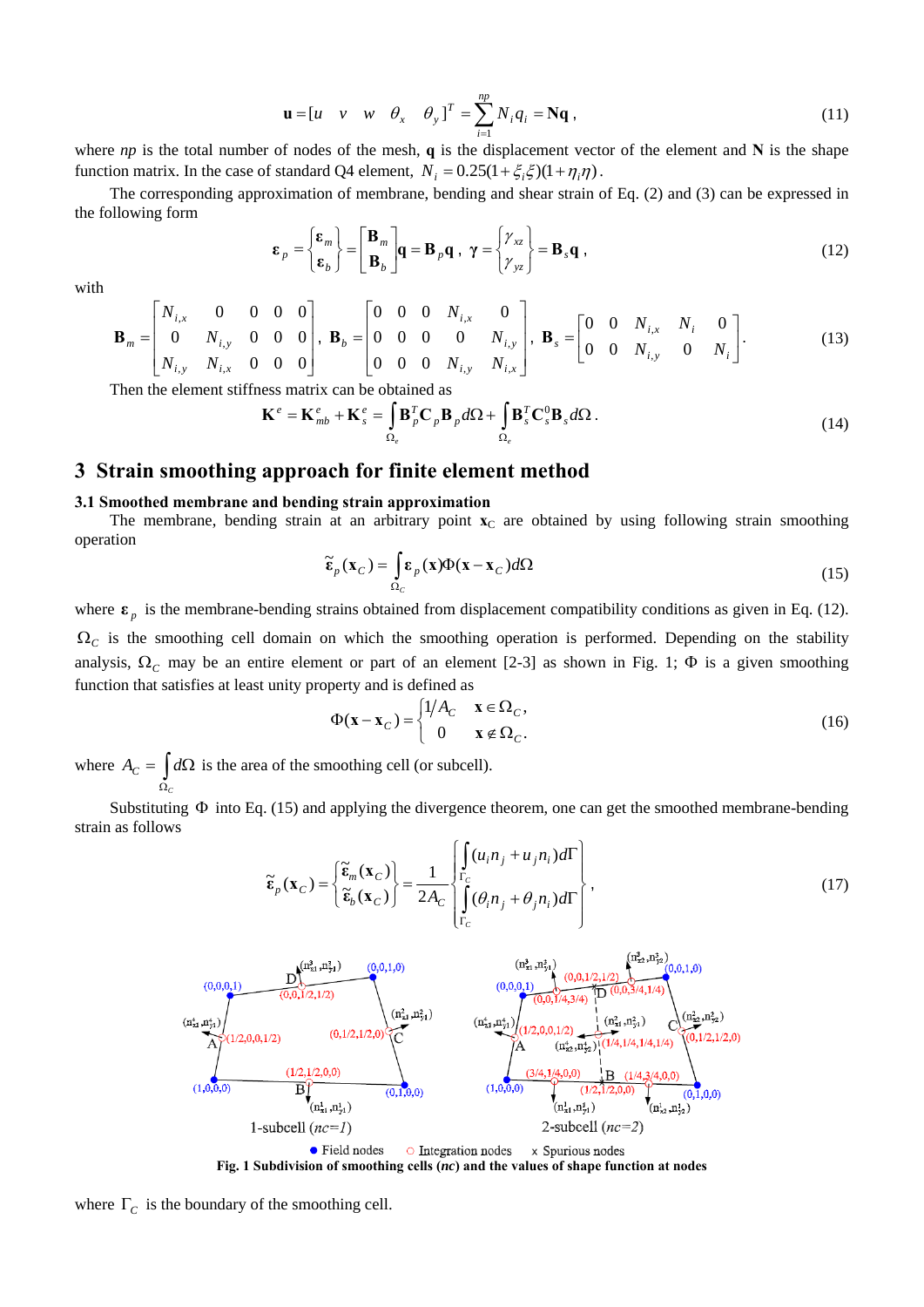Introducing the finite element approximation of **u** into Eq. (17) gives

$$
\widetilde{\mathbf{\varepsilon}}_p(x_C) = \sum_{i=1}^{nc} \widetilde{\mathbf{B}}_{pi}(\mathbf{x}_C) \mathbf{q}_i = \sum_{i=1}^{nc} [\widetilde{\mathbf{B}}_{mi}(\mathbf{x}_C) \quad \widetilde{\mathbf{B}}_{bi}(\mathbf{x}_C)]^T \mathbf{q}_i,
$$
\n(18)

where *nc* is the number of smoothing cells (subcells) and

$$
\widetilde{\mathbf{B}}_{mi}(\mathbf{x}_C) = \frac{1}{A_C} \int_{\Gamma_C} \begin{pmatrix} N_i n_x & 0 & 0 & 0 & 0 \\ 0 & N_i n_y & 0 & 0 & 0 \\ N_i n_y & N_i n_x & 0 & 0 & 0 \end{pmatrix} d\Gamma, \ \widetilde{\mathbf{B}}_{bi}(\mathbf{x}_C) = \frac{1}{A_C} \int_{\Gamma_C} \begin{pmatrix} 0 & 0 & 0 & N_i n_x & 0 \\ 0 & 0 & 0 & 0 & N_i n_y \\ 0 & 0 & 0 & N_i n_y & N_i n_x \end{pmatrix} d\Gamma.
$$
 (19)

Using integration with one Gaussian point to evaluate Eq. (19) over each line segment  $\Gamma_c^i$  of  $\Gamma_c$ , Eq. (19) can be transformed as

$$
\widetilde{\mathbf{B}}_{mi}(\mathbf{x}_{C}) = \frac{1}{A_{C}} \sum_{b=1}^{nb} \begin{pmatrix} N_{i}(\mathbf{x}_{b}^{G})n_{x} & 0 & 0 & 0 & 0 \\ 0 & N_{i}(\mathbf{x}_{b}^{G})n_{y} & 0 & 0 & 0 \\ N_{i}(\mathbf{x}_{b}^{G})n_{y} & N_{i}(\mathbf{x}_{b}^{G})n_{x} & 0 & 0 & 0 \end{pmatrix} l_{b}^{C},
$$
\n
$$
\widetilde{\mathbf{B}}_{bi}(\mathbf{x}_{C}) = \frac{1}{A_{C}} \sum_{b=1}^{nb} \begin{pmatrix} 0 & 0 & 0 & N_{i}(\mathbf{x}_{b}^{G})n_{x} & 0 \\ 0 & 0 & 0 & N_{i}(\mathbf{x}_{b}^{G})n_{y} & 0 \\ 0 & 0 & 0 & N_{i}(\mathbf{x}_{b}^{G})n_{y} & N_{i}(\mathbf{x}_{b}^{G})n_{x} \end{pmatrix} l_{b}^{C}.
$$
\n(20)

where  $\mathbf{x}_{b}^{G}$ ,  $l_{b}^{C}$  are the midpoint (Gaussian point) and the length of  $\Gamma_{b}^{C}$ , respectively and *nb* is the total number of edges of each smoothing cell.

#### **3.2 Transverse shear strain approximation**

The shear strain is approximated with independent interpolation fields in the natural coordinate system as [6]

$$
\begin{bmatrix} \gamma_x \\ \gamma_y \end{bmatrix} = \mathbf{J}^{-1} \begin{bmatrix} \gamma_{\xi} \\ \gamma_{\eta} \end{bmatrix} = \mathbf{J}^{-1} \begin{bmatrix} \frac{1}{2} (1 - \xi) & 0 & \frac{1}{2} (1 + \xi) & 0 \\ 0 & \frac{1}{2} (1 - \eta) & 0 & \frac{1}{2} (1 + \eta) \end{bmatrix} \begin{bmatrix} \gamma_{\eta}^A \\ \gamma_{\xi}^B \\ \gamma_{\eta}^C \\ \gamma_{\xi}^D \end{bmatrix},
$$
(21)

where **J** is the Jacobian matrix and the mideside nodes A, B, C, D are shown in Fig. 1. Expressing  $\gamma^A_\eta$ ,  $\gamma^B_\xi$ ,  $\gamma^C_\eta$  and  $\gamma_{\xi}^{D}$  in terms of the discretized field **u**, we obtain the shear matrix

$$
\overline{\mathbf{B}}_{si} = \mathbf{J}^{-1} \begin{bmatrix} 0 & 0 & N_{i,\xi} & -b_i^{12} N_{i,\xi} & b_i^{11} N_{i,\xi} \\ 0 & 0 & N_{i,\eta} & -b_i^{22} N_{i,\eta} & b_i^{21} N_{i,\eta} \end{bmatrix},
$$
\n(22)

where  $b_i^{11} = \xi_i x_{i,\xi}^M$ ;  $b_i^{12} = \xi_i y_{i,\xi}^M$ ;  $b_i^{21} = \eta_i x_{i,\eta}^L$ ;  $b_i^{22} = \eta_i y_{i,\eta}^L$ ,

in which  $\xi_i \in \{-1,1,1,-1\}$ ;  $\eta_i \in \{-1,-1,1,1\}$  and  $(i, M, L) \in \{(1, B, A); (2, B, C); (3, D, C); (4, D, A)\}$ .

Finally, the element stiffness matrix can be obtained as follows

$$
\widetilde{\mathbf{K}}^e = \widetilde{\mathbf{K}}_{mb}^e + \overline{\mathbf{K}}_s^e = \sum_{C=1}^{nc} \widetilde{\mathbf{B}}_{pC}^T \mathbf{C}_p \widetilde{\mathbf{B}}_{pC} A_C + \int_{\Omega_e} \overline{\mathbf{B}}_s^T \mathbf{C}_s \overline{\mathbf{B}}_s d\Omega.
$$
 (23)

In Eq. (23), the shear term  $\overline{\mathbf{K}}_s^e$  is still evaluated by 2x2 Gauss quadrature while the membrane-bending stiffness  $\tilde{\mathbf{K}}_{mb}^e$  is computed by one Gaussian point along each line segment of the smoothing cells of the element. For simplicity, two smoothing cells (*nc*= 2) as shown in Fig. 1 are used for calculating the smoothed membrane-bending stiffness matrix of the element. This forms the basis of a new four-node quadrilateral element named MISQ20 (Mixed Interpolation Smoothing Quadrilateral element with 20 DOF) for analysis of laminated plates. For analysis of laminated shells with MISQ20 element, one drilling degree of freedom will be added to each node of MISQ20 element for modelling and the total DOFs will be 24.

### **4 Numerical examples**

#### **4.1 Example 1: Simply supported cross-ply laminated plates under uniformly distributed load**

The symmetric [0/90/0] and unsymmetric [0/90] cross-ply laminated square plates with a length *a* and a thickness *h*, subjected to simply supported boundary, under a uniform transverse load  $q_o=1$  are studied. All layers have equal thickness and are made of the same material:  $E_1/E_2=25$ ,  $G_{12}=G_{13}=0.5E_2$ ,  $G_{23}=0.2E_2$ ,  $v_{12}=v_{13}=v_{23}=0.25$ .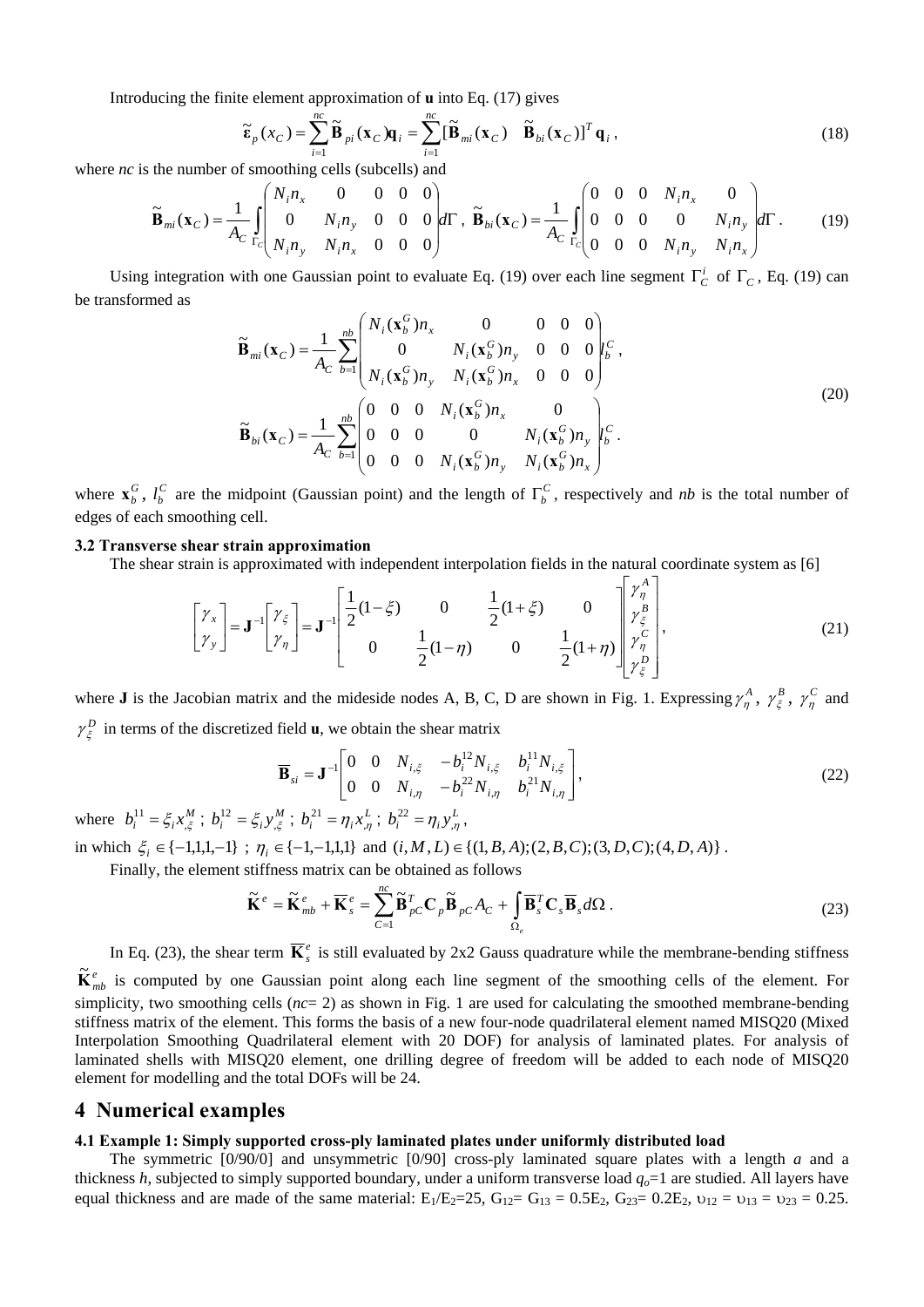The SCFs are assumed to be 5/6. Owing to symmetry, only a quarter of the plate is discretized using  $3\times3$ ,  $6\times6$ ,  $12\times12$ meshes with regular as well as highly distorted elements as shown in Fig. 2.



**Fig. 2 Example 1: Discretization of a plate quadrant with regular and irregular meshes.** 

Tab. 1 shows the prediction accuracies and convergence rate for the dimensionless plate centre deflections  $w^*$ =100*E<sub>2</sub>wh<sup>3</sup>* /(*q<sub>o</sub>a*<sup>4</sup>) with two types of meshes. It is found that the accuracy of the present element is better than EML4 element [7], HASL element [8] for the case of regular mesh 12×12. Numerical results in Tab. 1 also indicate that element performance, in terms of rate of convergence and accuracy, with respect to exact solution is excellent. The proposed MISQ20 element yields not only accurate results in a wide range of thick to thin plates but also rapid convergence for both regular and extremely distorted meshes.

|  |  |  | Tab. 1 Example 1: Convergence of normalized central deflection $w^* = 100E_2wh^3/(q_oa^4)$ and comparison with other solutions. |
|--|--|--|---------------------------------------------------------------------------------------------------------------------------------|
|--|--|--|---------------------------------------------------------------------------------------------------------------------------------|

| h/a   | Lay-up   | Mesh      | EML <sub>4</sub> | <b>HASL</b>  | MISO <sub>20</sub> |             |              | Exact  |
|-------|----------|-----------|------------------|--------------|--------------------|-------------|--------------|--------|
|       |          |           | $12\times12$     | $12\times12$ | $3\times3$         | $6\times 6$ | $12\times12$ |        |
| 0.001 |          | Regular   |                  | -            | 1.6897             | 1.6943      | 1.6952       |        |
|       |          | Irregular |                  |              | 1.6813             | 1.6918      | 1.6947       |        |
| 0.01  | [0/90]   | Regular   |                  | –            | 1.6923             | 1.6967      | 1.6979       | 1.6980 |
|       |          | Irregular |                  |              | 1.6862             | 1.6928      | 1.6973       |        |
| 0.1   |          | Regular   | 1.9470           |              | 1.9465             | 1.9469      | 1.9469       | 1.9468 |
|       |          | Irregular |                  |              | 1.9516             | 1.9478      | 1.9466       |        |
| 0.001 |          | Regular   |                  |              | 0.6736             | 0.6676      | 0.6664       |        |
|       |          | Irregular |                  |              | 0.6728             | 0.6676      | 0.6667       |        |
| 0.01  | [0/90/0] | Regular   |                  | 0.6700       | 0.6773             | 0.6713      | 0.6700       | 0.6697 |
|       |          | Irregular |                  |              | 0.7006             | 0.6736      | 0.6702       |        |
| 0.1   |          | Regular   | 1.0220           | 1.0262       | 1.0367             | 1.0254      | 1.0227       | 1.0219 |
|       |          | Irregular |                  |              | 1.0735             | 1.0312      | 1.0232       |        |

The effect of distorted mesh and thickness ratio *h/a* on the convergence of the results is shown in Fig. 3. It is found that the convergence of the solution  $w^*$  for unsymmetric cross-ply [0/90] with  $h/a=0.1$  is faster than with *h/a*=0.01 in both types of mesh and conversely for symmetric cross-ply [0/90/0].



**Fig. 3 Example 1: Convergence behavior of the normalized central deflection of unsymmetric and symmetric laminated plates.** 

#### **4.2 Example 2: Simply supported angle-ply laminated plates under uniformly distributed load**

A simply supported two-layer angle-ply  $[\theta/\theta]$  square plate with length  $a = 10$  and thickness h = 0.02, subjected to a uniformly distributed transverse load  $q_0 = 1$  is analyzed. The SCFs are 5/6. All layers have equal thickness and are made of the same material:  $E_1/E_2=25$ ,  $G_{12}= G_{13}=0.5E_2$ ,  $G_{23}=0.2E_2$ ,  $v_{12}=v_{13}=v_{23}=0.25$ . Due to asymmetry, the entire plate is modelled with a representative sketch as shown in Fig. 4.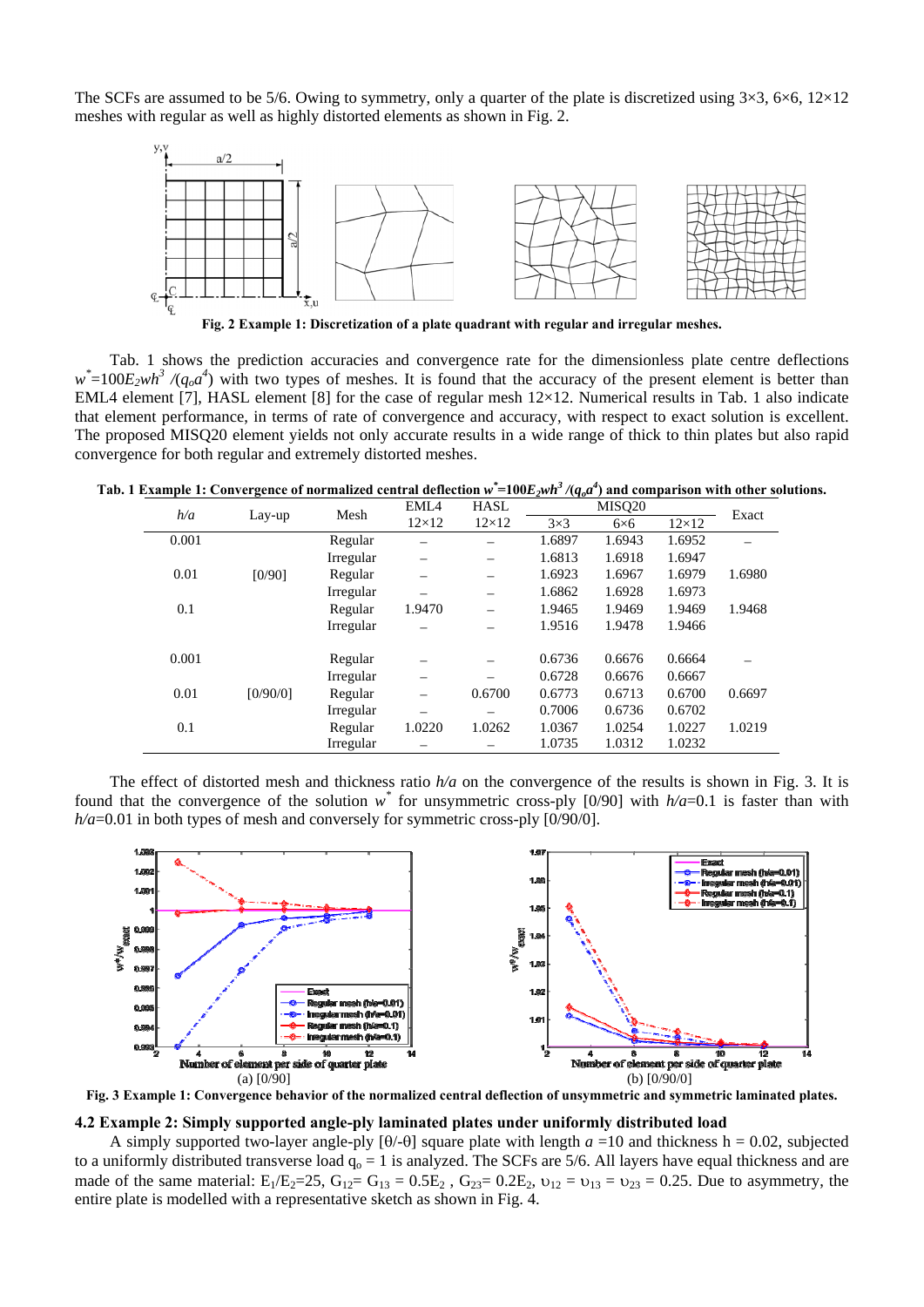

**Fig. 4 Example 2: (a) Geometry data and representative mesh; (b) Effect of fibre angle on accuracy.** 

Table 2 presents a convergence study of the normalized central deflection  $w^* = 100E_2wh^3/(q_o a^4)$  with different fibre orientation angles. The present results are compared with other solutions obtained using MQH3T element [9], SQUAD4 element [10], RDTMLC element [11], RDKQ-L20 element [12] and the exact solution given by Whitney [13]. The effect of fibre orientation on the accuracy of the methods is also shown in Fig 2b. It can be seen that the accuracy of the present element compares very favourably with other elements and the method is convergent with mesh refinement as shown in Tab. 2. The accuracy obtained with the present MISQ20 element is quite insensitive with fibre angles while other methods behave badly in some cases.

|  |  | Tab. 2 Example 2: Convergence of normalized central deflection with various fibre angles and comparison with other solutions. |  |  |  |
|--|--|-------------------------------------------------------------------------------------------------------------------------------|--|--|--|
|  |  |                                                                                                                               |  |  |  |
|  |  |                                                                                                                               |  |  |  |
|  |  |                                                                                                                               |  |  |  |

| Fibre    | MOH3T       | SOUAD4       | <b>RDTMLC</b> | RDKO-L20     |             | MISO <sub>20</sub> |              |        |
|----------|-------------|--------------|---------------|--------------|-------------|--------------------|--------------|--------|
|          | $6\times 6$ | $10\times10$ | $8\times8$    | $10\times10$ | $6\times 6$ | $8\times8$         | $10\times10$ | Exact  |
| angle    | (655DOF)    | (605DOF)     | (605DOF)      | (605DOF)     |             |                    | (605DOF)     |        |
| ±5       | 0.4764      | 0.4776       | 0.4776        | 0.4742       | 0.4793      | 0.4758             | 0.4748       | 0.4736 |
| $\pm 15$ | 0.7160      |              | 0.7014        | 0.7139       | 0.7191      | 0.7164             | 0.7155       | 0.7142 |
| $\pm 25$ | 0.7870      | 0.8030       | 0.7638        | 0.7854       | 0.7901      | 0.7886             | 0.7880       | 0.7870 |
| $\pm 35$ | 0.7555      | 0.7745       | 0.7329        | 0.7538       | 0.7581      | 0.7571             | 0.7567       | 0.7561 |
| ±45      | 0.7315      | 0.7506       | 0.7106        | 0.7302       | 0.7340      | 0.7331             | 0.7327       | 0.7322 |

**4.3 Example 3: Antisymmetric 2-layer and 8-layer angle-ply laminated plates under double sinusoidal load**  To assess the combined effect of normal bending-in-plane shear and extension-twisting moment coupling on the performance of the MISQ20 element, simply supported 2-layer [-45/45] and 8-layer [-45/45]<sub>4</sub> square plates with length *a* and thickness *h* subjected to doubly sinusoidal load  $q = a_s \sin(x/a) \sin(y/a)$  are analyzed. The SCFs and material are the same as in the previous example (section 4.2).

The numerical results shown in Tab. 3 demonstrate the accuracy of the present method. Note that calculations are performed for the normalized central deflection  $w^* = 1000E_2wh^3/(q_oa^4)$ ; the normalized stress  $\sigma_x^* = \sigma_x h^2/(q_oa^2)$ at point (*a/2, a/2, h/2*); the normalized shear stress  $\tau_{xy}^* = \tau_{xy}h^2/(q_o a^2)$  at point (0, 0, -h/2); and the normalized transverse shear stress  $\tau_{xx}^* = \tau_{xx} h / (q_a a)$  at point (0,  $a/2$ ,  $h/4$ ).

| Tab. 3 Example 3: Comparison of normalized central deflection and normalized stresses with other solutions. |
|-------------------------------------------------------------------------------------------------------------|
|-------------------------------------------------------------------------------------------------------------|

|      |                         | MISO <sub>20</sub> |                       |                       | MISO <sub>20</sub>          |          |                       |             |                                |
|------|-------------------------|--------------------|-----------------------|-----------------------|-----------------------------|----------|-----------------------|-------------|--------------------------------|
| h/a  | Model                   | $*$<br>w           | *<br>$\sigma_{\rm x}$ | $\ast$<br>$\tau_{xy}$ | $*$<br>$\tau_{\mathrm{xz}}$ | - 本<br>w | *<br>$\sigma_{\rm x}$ | $\tau_{xy}$ | $\ast$<br>$\tau_{\mathrm{xz}}$ |
|      | CTMQ20 $(8\times8)$     | 0.6519             | 0.2474                | 0.2295                | 0.1194                      | 0.2463   | 0.1459                | 0.1356      | 0.1791                         |
|      | $RDKO-L20 (10\times10)$ | 0.6533             | 0.2488                | 0.2302                | 0.1245                      | 0.2466   | 0.1464                | 0.1359      | 0.1813                         |
| 0.01 | MFE $(8\times8)$        | 0.6558             |                       |                       |                             | 0.2472   |                       |             |                                |
|      | $MISO20 (10\times10)$   | 0.6553             | 0.2459                | 0.2304                | 0.1884                      | 0.2475   | 0.1427                | 0.1368      | 0.2358                         |
|      | Exact (FSDT)            | 0.6564             | 0.2498                | 0.2336                | 0.2143                      | 0.2479   | 0.1445                | 0.1384      | 0.2487                         |
|      | CTMQ20 $(8\times8)$     | 0.8218             | 0.2543                | 0.2349                | 0.2005                      | 0.4157   | 0.1507                | 0.1361      | 0.2384                         |
|      | $RDKO-L20 (10\times10)$ | 0.8241             | 0.2517                | 0.2316                | 0.2053                      | 0.4171   | 0.1512                | 0.1370      | 0.2420                         |
| 0.1  | MFE $(8\times8)$        | 0.8257             |                       |                       |                             | 0.4189   |                       |             |                                |
|      | $MISO20 (10\times10)$   | 0.8286             | 0.2459                | 0.2304                | 0.1884                      | 0.4208   | 0.1427                | 0.1368      | 0.2358                         |
|      | Exact (FSDT)            | 0.8284             | 0.2498                | 0.2336                | 0.2143                      | 0.4198   | 0.1445                | 0.1384      | 0.2487                         |

#### **4.4 Example 4: Free vibration of cross-ply laminated plates**

A simply supported four-layer cross-ply  $[0/90/90/0]$  square laminate is studied with material properties:  $G_{12} = G_{13}$  $= 0.5E_2$ ,  $G_{23} = 0.2E_2$ ,  $v_{12} = v_{13} = v_{23} = 0.25$ . The thickness-span ratio  $h/a$  is taken to be 0.2. It is found that the MISQ20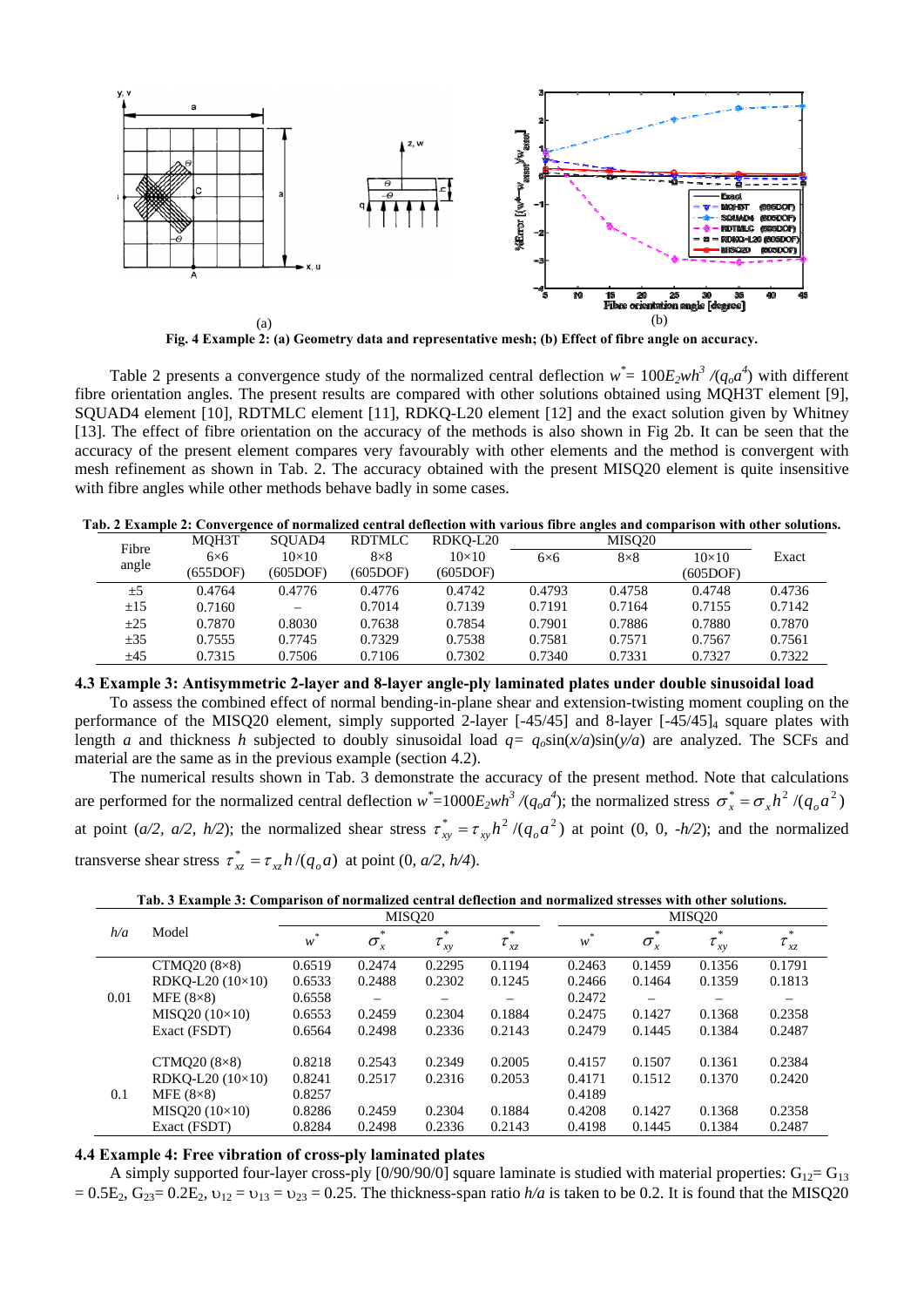element yields not only accurate results in a wide range of  $E_1/E_2$  ratio but also rapid convergence as in Fig. 5a. The effect of various modulus ratios of  $E_1/E_2$  on the accuracy of the fundamental frequency is also displayed in Fig. 5b. It can be seen that the present results are in good agreement with exact solution [16] and closer to Liew's results [14] than RBF's solution by Ferreira [15].



**Fig. 5 Example 4: Convergence study and effect of modulus ratios on the accuracy of the fundamental frequency.** 

To assess the effect of mesh distortion, the plate is analysed again using distorted elements. The coordinates of an irregular mesh are obtained by the following expressions:  $x' = x + \Delta x r_c s$  and  $y' = y + \Delta y r_c s$ ; where  $r_c$  is a computergenerated random number between -1.0 and 1.0; Δ*x*, Δ*y* are initial regular element sizes in *x-* and *y-* directions, respectively and *s*∈ [0;0.4] is used to control the shape of the distorted element: the bigger the value of *s*, the more irregular the shape of generated elements.



**Fig. 6 Example 4: The effect of mesh distortion on the accuracy of the present method.** 

The effect of the mesh distortion on the fundamental frequency obtained by the present method is shown in Fig. 6. It is noted that the accuracy of the fundamental frequencies associated with irregular mesh decreases in comparison with regular mesh results. However, the deterioration is very small and the overall performance is insensitive to mesh distortion as the maximum error of frequency is below than 0.3%.

#### **4.5 Example 5: Free vibration of multi-layer cylindrical shells**

A simply supported cross-ply cylindrical panels with *R*=100, *L*=20 and a total thickness *h*=0.2 as shown in Fig.7 is studied.



**Fig. 7 Example 5: Finite element and geometry data of the cylindrical shell.** 

All layers have equal thickness and same material:  $E_1/E_2 = 25$ ,  $G_{12} = G_{13} = 0.5E_2$ ,  $G_{23} = 0.2E_2$ ,  $v_{12} = v_{13} = v_{13} = 0.5E_2$ 0.25,  $\rho$  = 1. The SCFs are 5/6. Three kinds of lay-up sequence:  $[0/90]$ ,  $[0/90/0]$  and  $[0/90/90/0]$  are considered. Considering only symmetric modes, a quadrant designated as ABCD as shown in Fig. 7 is modelled. The numerical results shown in Tab. 5 demonstrate the accuracy of the present method when compared to other solutions.